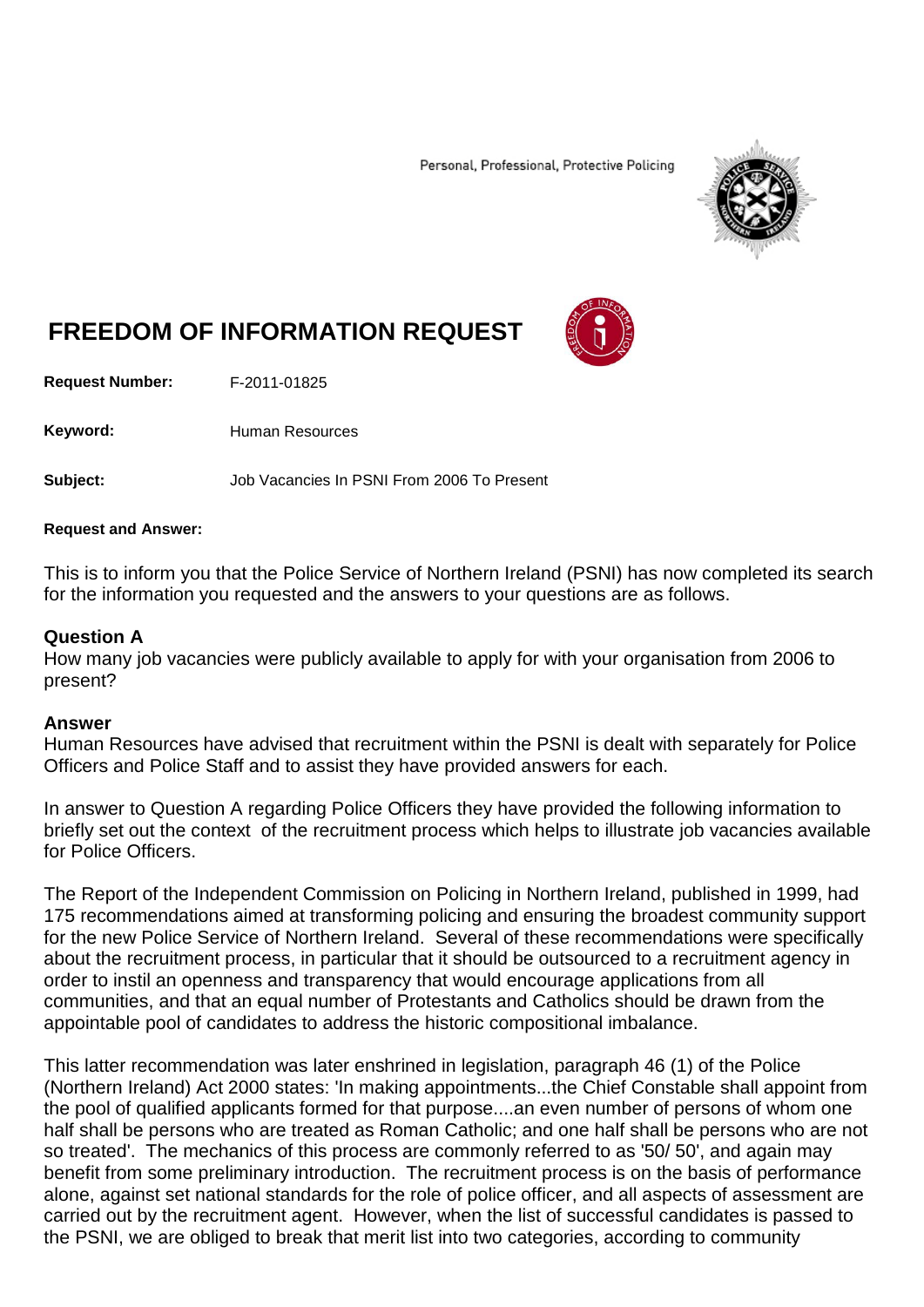background (Catholic and non-Catholic) as per the legislation, and then conduct medical, vetting, and (more recently) substance misuse processes. Appointments are offered to those who pass all three further stages, in top-down merit order from both lists, up to a maximum of 220 places or thereabouts from each.

The PSNI generally expect to appoint up to 440 student officers per financial year, and therefore the recruitment agent is expected to provide a pool of sufficient number to enable the PSNI to fulfil this requirement against the application of the '50/ 50' criteria as outlined. The overall number appointable is governed by the maximum available in the smallest pool - for example if we can only appoint 190 successful Catholic applicants, then the maximum number from that campaign will be 380.

In respect of Police Staff I have been advised that from 2006 to present there have been 136 permanent campaigns advertised and 125 of these campaigns created a total of 366 confirmed vacancies. There were an additional 11 campaigns advertised to which the number of vacancies were not disclosed at time of advertising.

## **Question B**

How many people in total applied for these jobs from 2006 to present?

## **Answer**

The number of applicants for police recruitment competitions from 2006 to date, and the number appointed, are contained in the table below.

| <b>COMPETITION</b> | <b>DATE</b><br><b>ADVERTISED</b> | <b>APPLICANTS</b> | <b>APPOINTED</b> |
|--------------------|----------------------------------|-------------------|------------------|
| Campaign 11        | March 06                         | 7861              | 155              |
| Campaign 12        | September 06                     | 7735              | 211              |
| Campaign 13        | March 07                         | 7418              | 412              |
| Campaign 14        | March 08                         | 8363              | 434              |
| Campaign 15        | March 09                         | 9825              | 264              |
| Campaign 16        | January 10                       | 8987              | 206              |

Human Resources have advised that in respect of Police Staff there have been a total of 21,968 job applicants from 2006 to present.

## **Question C**

How many new employees in total did your organisation hire from 2006 to present?

## **Answer**

With regard to Police Officers appointed please see table above provided in answer to Question B.

I have been advised that there have been 597 new Police Staff appointees to PSNI from 2006 to present.

## **Question D**

How many people at present does your organisation employ?

# **Answer**

Human Resources have confirmed the PSNI currently employs 7191 regular officers, 632 part-time officers and 2526 staff.

# **Question E**

Of this total how many describe themselves as 'disabled'?